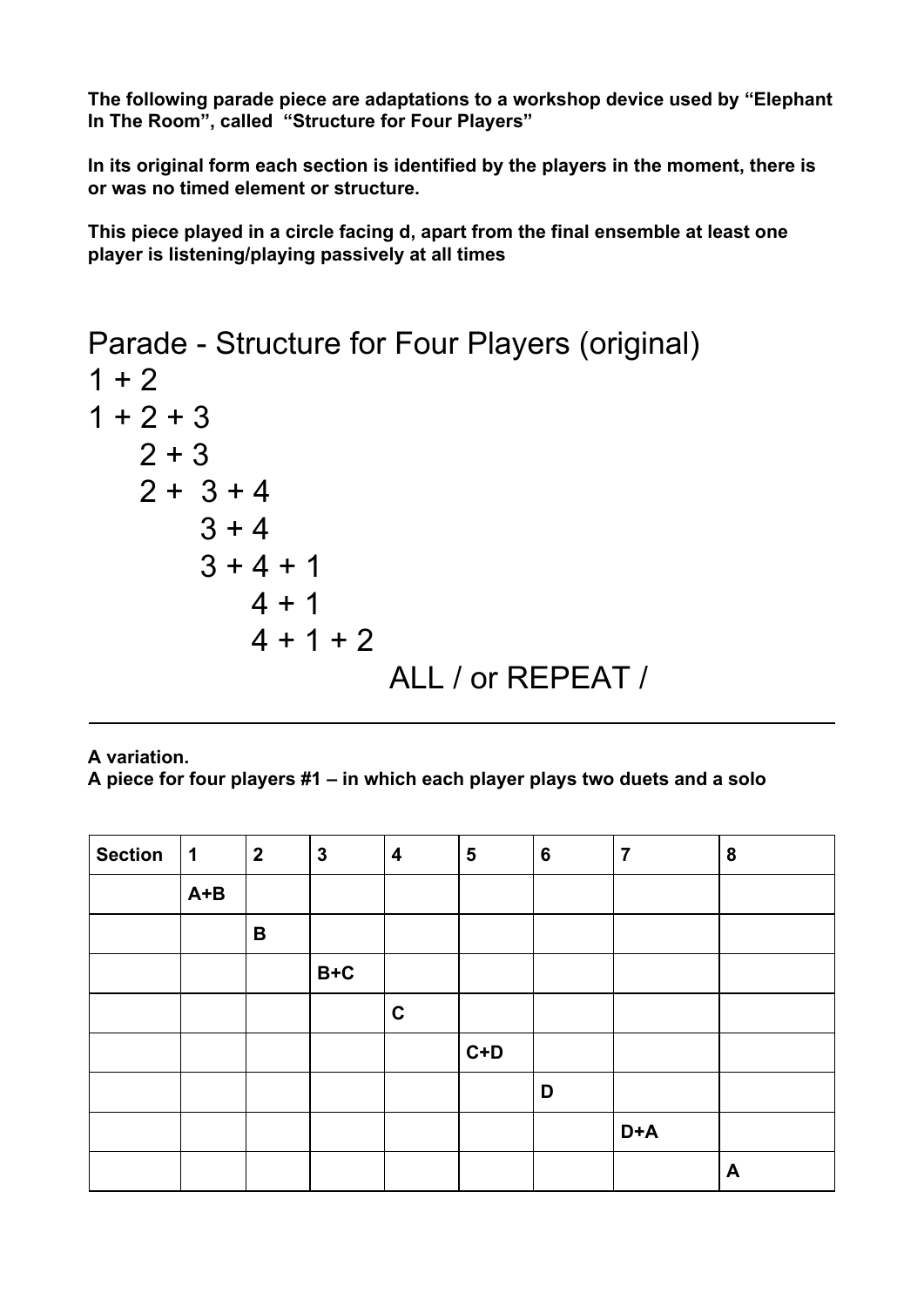**First pair play together for the first minute. Player A stops playing as appropriate during the second minute leaving Player B to solo. Player C joins Player B during minute 3. Player B stops playing as appropriate during minute 4 to enable C to solo ...etc**

| 1                | $\mathbf{2}$ | 3 | $\boldsymbol{4}$ | 5           | 6       | $\overline{7}$ | 8   |  |
|------------------|--------------|---|------------------|-------------|---------|----------------|-----|--|
| $\blacktriangle$ |              |   |                  |             |         |                |     |  |
|                  | $A+B$        |   |                  |             |         |                |     |  |
|                  |              | B |                  |             |         |                |     |  |
|                  |              |   | $B+C$            |             |         |                |     |  |
|                  |              |   |                  | $\mathbf C$ |         |                |     |  |
|                  |              |   |                  |             | $ C+D $ |                |     |  |
|                  |              |   |                  |             |         | D              |     |  |
|                  |              |   |                  |             |         |                | D+A |  |

**A piece for four players #2 – each plays a one minute solo and a duet with x2 others.**

**First player continues for at least one minute-plus from the start**

**Second / incoming player comes in at any time after the first minute. First player does not end before second player starts**

**The first player stops playing "at the appropriate time" time before the end of the "duet" minute …. and so on**

**The "even" minutes are solos; the "odd" minutes support duets**

**The above two pieces may challenge in the "solo" area, which is why perhaps best for players with some confidence/experience (?)**

**The piece below offers the security of working at all times within a group**

**A piece for groups.**

**Players are divided into four groups (equal? unequal? ...)**

**The horizontal axis of the chart shows numbers that represent each minute of the piece, but could represent any specific / non specific amount of time**

| $\blacksquare$ |                    | 3 | $ 4\rangle$ | $\begin{array}{ c c } \hline 5 & \hline 6 \\ \hline \end{array}$ | $\overline{7}$ | 18 |  |  |  |  |
|----------------|--------------------|---|-------------|------------------------------------------------------------------|----------------|----|--|--|--|--|
| <b>A</b>       |                    |   |             |                                                                  |                |    |  |  |  |  |
|                | <sub>A+</sub><br>D |   |             |                                                                  |                |    |  |  |  |  |